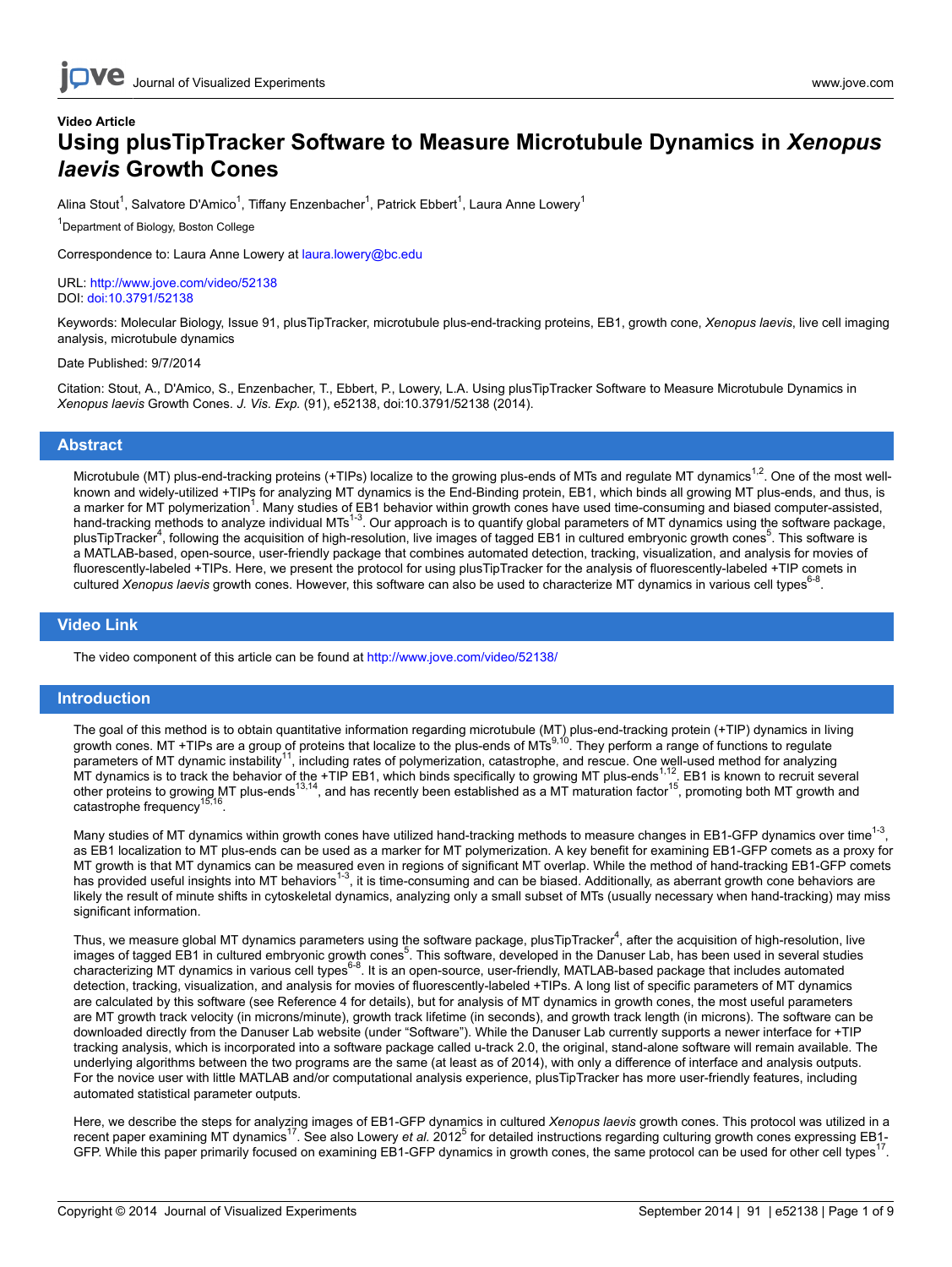For all cell types, the time interval between frames should be between 0.5-2 sec for optimal +TIP tracking. A time interval of up to 4 seconds between frames is possible, but this increased interval time results in additional tracking errors.

### **Protocol**

This protocol and video are meant to serve as a companion to the original paper describing the software package in more detail<sup>4</sup>, as well as the Technical Report that comes with the software download on the Danuser Lab website. Readers are encouraged to review these documents carefully if there are additional questions regarding using the software.

## **1. Prior to Image Analysis**

- 1. Convert each time-lapse movie into a sequence of TIFF (Tagged Image File Format) image files. If there are multiple growth cones/cells in a given movie, first crop each growth cone/cell to create its own image sequence. Note: This is not necessary, as individual regions-of-interest (ROI) can be selected within plusTipTracker. However, using smaller image dimensions increases the speed of the computational processing, so this step is recommended if there is significant blank space in the image.
- 2. Save each TIFF series in its own folder called "images" within a path that MATLAB is set to access (note that "images" is case-sensitive). To add a new path, navigate to the relevant file directory in the "Current Folder" window, right-click on the directory icon, and select "Add to Path – Selected Folders and Sub-Folders". It is important that the plusTipTracker software folder be added to the Path, as well.

# **2. plusTipGetTracks**

Note: The first step in image analysis is to detect the EB1-GFP comets, link the comets into tracks, and determine the parameters of microtubule dynamics. This is obtained with the command "plusTipGetTracks"<sup>4</sup>.

- 1. To begin analysis, open MATLAB application and type "plusTipGetTracks" into the command window. This will cause a new dialog box to appear.
- 2. Click on "Set Up New Projects" and select one (or more) of the previous TIFF image series by selecting the appropriate "images" folder (or directories containing "images" folders). Upon completion of this step, a file directory (roi 1) will be created (in the same folder that holds "images") that will contain the future data files. Note: the "Set Up New Projects" step can be completed ahead of time, during a separate session.
- 3. A new window will appear: "Select a polygon, right-click on last point, and click on 'Create Mask'". Click on "OK". The first image of the selected image series will then be displayed. Use the mouse to click and create a polygon that encompasses the entirety of the growth cone. Double click the mouse to close the polygon.
- 4. Once the polygon has been closed, a dialog box will appear: "Do you want to select another ROI?" If the image has another growth cone to analyze, select "Yes"; otherwise select "No".
- 5. Select the projects that will be immediately analyzed. Click on "Select Projects" and select the folder (roi\_X) to analyze.
- 6. A listSelectGUI screen will appear. Select the project(s) from the left side of the screen and move them over to the right side of the screen. Click on "OK". Choose a location to save the project list and click on "Save".
- 7. Select "Detection", "Tracking", and "Post-Processing". Once these selections have been made, the right side of the dialog box will become configurable. Configure each option.
	- 1. These parameters are used to link detected comets into MT tracks. Details for choosing these control parameters for tracking are included on pages 9-10 of the Technical Report PDF which accompanies the software package download; read this report carefully if problems are encountered. For the purposes of tracking EB1-GFP comets in *Xenopus laevis* growth cones, use the following Tracking Settings: Search Radius Range (pixels) 5-12, Minimum Sub-Track Length (frames) 3; Max Gap Length (frames) 8; Max Shrinkage Factor 0.8, Max angle Forward 50, Max angle Backward 10, Fluctuation Radius 2.5. These settings are shown in **Figure 1**.

Note: Max Shrinkage Factor is set to reduce the number of "backward gaps" detected, as "backward gaps" are not useful to analyze in the context of growth cones, given the crowded conditions and likely errors in track linkages. Additionally, both Max Forward angle as well as Fluctuation Radius are set relatively high, as growth cone MTs exhibit small frequent translocations in addition to growths and shrinkages, and increasing these control settings allows for this increased movement during the linkage step.

- 1. Fill in the Post-Processing Settings depending upon the desired specific image acquisition settings.
- 8. Once the settings have been configured, click on "Start". The software will run whichever settings have been selected. This may take minutes to hours, depending on the number of projects selected and their sizes. The Command Window displays the estimated time remaining for each function. When the plusTipGetTracks step is completed, the Command Window will display "Finished!" Note: A long list of specific parameters of MT dynamics have now been calculated by this software (see Reference 4 for details), but for analysis of MT dynamics in growth cones, the most useful parameters to examine are MT growth track velocity (in microns/minute), growth track lifetime (in seconds), and growth track length (in microns).

## **3. plusTipSeeTracks**

Note: Now that the microtubule tracks have been defined, the function "plustipSeeTracks" is used for track visualization<sup>4</sup>. This function can provide multiple outputs for visualization, including spatial MT dynamics maps and speed movies, but here, the focus is solely on using "Track Movies" to display MT tracks superimposed on the growth cone images. While plusTipGetTracks can analyze multiple movies at a time, plusTipSeeTracks can only analyze one movie at a time.

1. Type "plusTipSeeTracks" into the command window.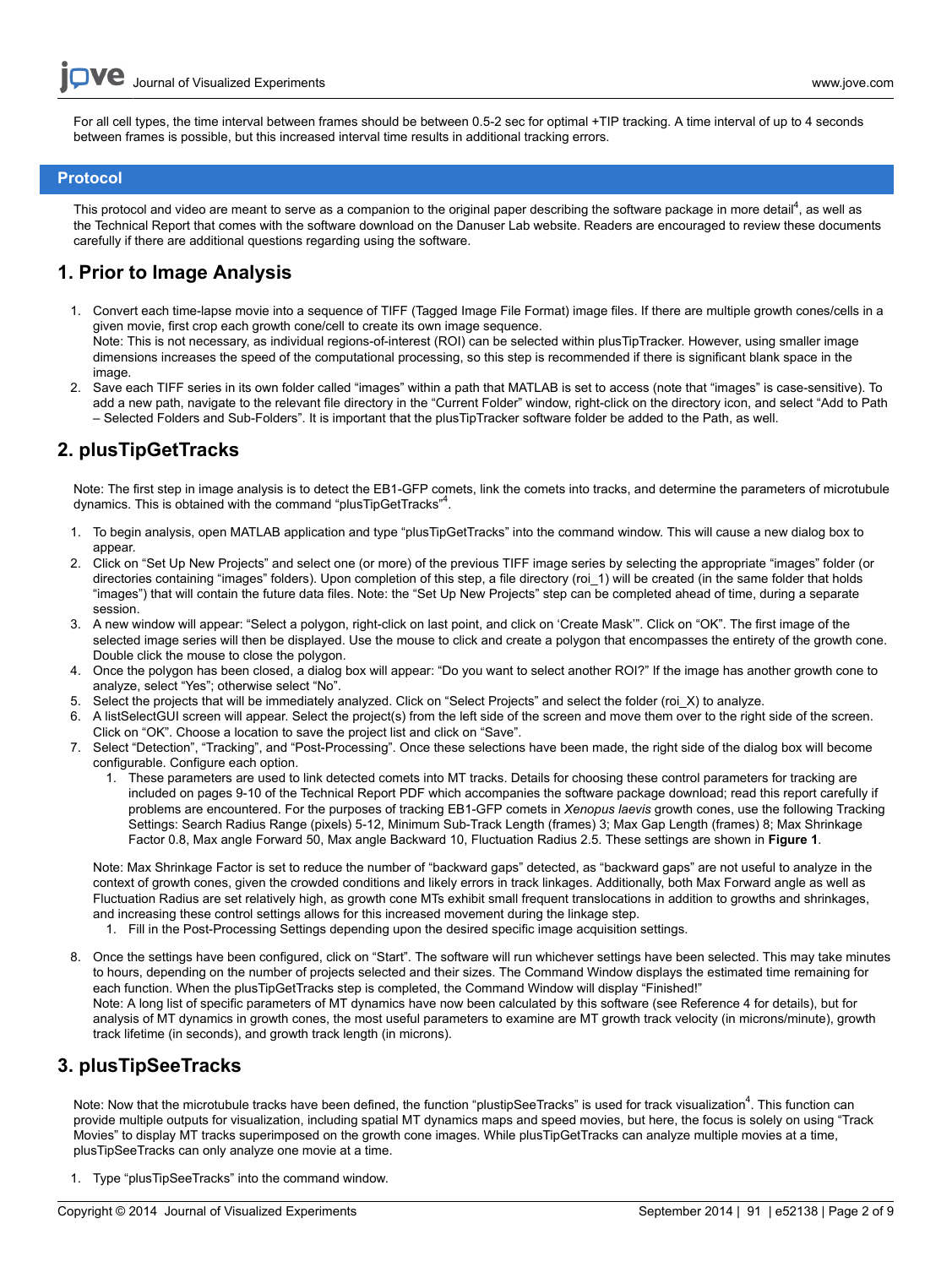- 2. After the dialog box loads, click on "Select Project". Select the parent directory containing the project to visualize and click on "Select Folder". A new window will appear: "Select the project you want to visualize". Choose the file to visualize and click on "OK".
- 3. Next, click on "Select Saved ROI". Navigate to the same roi\_X folder as the one selected in the previous step and select the file named "roiYX".
- 4. Click on "Select Output Directory" to designate where MATLAB will save the track visualization files. Note: We recommend using the same folder that contains the rest of the data.
- 5. Select "Make Track Movie" and a screen will appear displaying all of the tracks plusTipGetTracks calculated from the +TIP comets. This step saves the tracked time series in a movie format, in the file "allTracks\_X\_X\_X". There is an option for saving the movie as an AVI, otherwise the default format is as a Quicktime.mov file.

# **4. plusTipGroupAnalysis**

Note: This final function is used to create groups of movies for analysis and comparison of their MT track parameters.

- 1. Type "plusTipGroupAnalysis" into the command window. To manually select the groups to compare, first de-select "Auto group from hierarchy". Then, click on "Select projects". Navigate to the parent directories containing all the roi\_X folders to analyze.
- 2. A listSelectGUI screen will appear. Select all of the projects to include in the groups from the left side of the screen and move them over to the right side of the screen. Click on "OK". Choose a location to save the project list and click on "Save".
- 3. A window will appear: "Please select first group from the list". Click on "OK". The listSelectGUI window will display again. This time, select only those files that correspond to the first group that should be pooled together. Click on "OK".
- 4. Then, enter the group name, and click on "OK". A window will appear: "Select another group?" Answer accordingly and continue selecting groups. A window will appear: "Select a location to save your group list". Navigate to the location and click on "Save".
- 5. Click on "Select Output Directory" to choose where the output folders will be stored.
- 6. Select which type of group analysis to conduct whether the MT tracks should be pooled for each group or per cell analysis should be performed. The recommended statistical tests are already designated. To include all of the tracks in the analysis, de-select "Remove tracks at beginning/end of movie". Otherwise, having this box selected removes any MT growth tracks that are in process as the movie begins or ends.
- 7. After the Group Analysis selection is made, select "Compare groups".

## **Representative Results**

Using this software as described here will provide several files of information that quantify +TIP dynamics in living cells.

The function plusTipGetTracks identifies the tracks (using example settings shown in **Figure 1**), and then provides parameters regarding the +TIP tracks. To view the information that the software has obtained, go into the roi\_X directory that was created in step 2.2. The "feat" folder contains "overlayImages", which is a series of images showing the detected comets. Examining these images using image analysis software can demonstrate the accuracy of comet detection. The "meta" folder also contains detailed information regarding +TIP comet statistics, including the "projData" file, as well as the "Stats" file. To view the "Stats" file, drag it into an open worksheet of a spreadsheet application. This file contains the calculated microtubule parameters for each movie (**Figure 2**). As noted above, a long list of specific parameters of MT dynamics are calculated by this software (see Reference 4 for details), including MT growth track velocity (in microns/minute), growth track lifetime (in seconds), and growth track length (in microns).

The function plusTipSeeTracks saves a movie of the tracked comets, which can be reviewed by opening the file "allTracks\_X\_X\_X" (**Figure 3**).

The function plusTipGroupAnalysis combines multiple individual data sets into groups and creates folders (named perCell or pooledData, depending on which analysis is selected) that contain group parameter data, including histograms, plots, and spreadsheets for comparing groups and individual parameters within each group (**Figure 4**).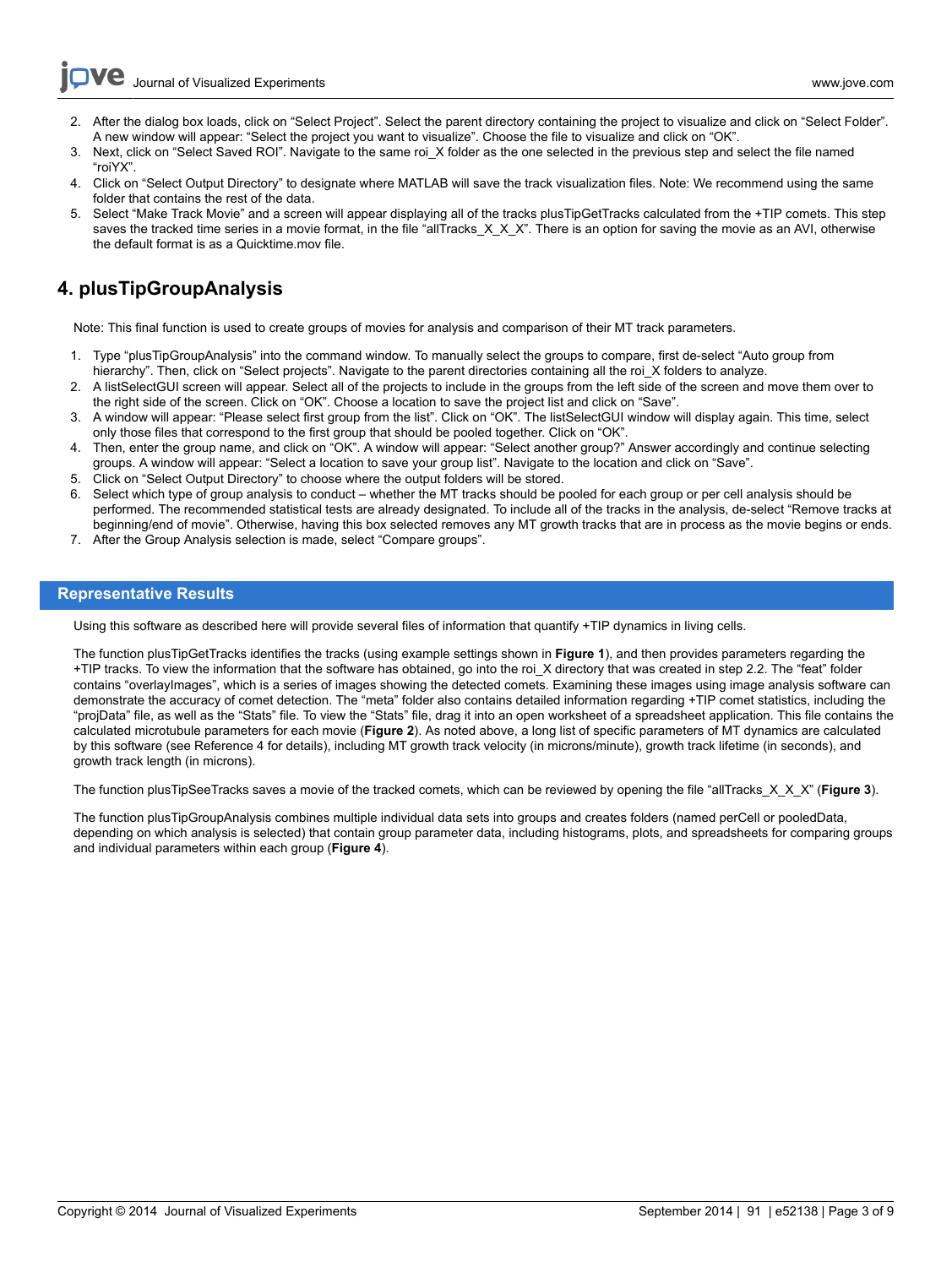|                |                          |                                                                   |                 | <b>Detection Settings</b>                                             |                                                                  |
|----------------|--------------------------|-------------------------------------------------------------------|-----------------|-----------------------------------------------------------------------|------------------------------------------------------------------|
|                | plus Tip Tracker         |                                                                   | <b>Help Me!</b> | Camera<br><b>Bit Depth</b><br>16                                      | Sigma 1:<br>Þ.<br>Sigma 2:<br>$\overline{4}$                     |
|                | +TIP Analysis            |                                                                   |                 | Detection method<br>Watershed-based<br>▼                              |                                                                  |
|                | <b>Project Setup-</b>    |                                                                   |                 | <b>Customize parameters</b>                                           | 3<br>К                                                           |
|                | First time only!         | Region of interest<br>Use the whole image                         |                 | <b>Save Overlay Plots</b><br>V                                        | <b>Preview</b>                                                   |
| 1.             | Set Up New Project(s)    | O Draw region of interest<br>Create background region of interest |                 | <b>Tracking Settings</b><br>Search Radius Range (pixels)              | Minimum Sub-Track<br>Length (frames)                             |
| $\overline{2}$ | Select Project(s)        | Load projList<br>Narrow down list                                 |                 | 12<br>5<br>Break non-linear tracks                                    | 3                                                                |
| 3.             | <b>Functions to Run</b>  | Choose Frame Range<br>(use min/max for all frames)                |                 | Maximum Gap Length<br>(frames)                                        | <b>Max Shrinkage Factor</b><br>(relative to growth speed)<br>0.8 |
|                | $\nabla$ Detection       | Min<br>Max                                                        |                 | 8<br>Maximum angle (degrees)                                          |                                                                  |
|                | $\nabla$ Tracking        | Min<br>Max                                                        |                 | Forward<br><b>Backward</b>                                            | <b>Fluctuation Radius (pixels)</b>                               |
|                | <b>D</b> Post-Processing | <b>Min</b><br>Max                                                 |                 | 50<br>10                                                              | 2.5                                                              |
|                | <b>Start</b>             | <b>Reset All</b>                                                  |                 | <b>Post-Processing Settings-</b><br>Frame Rate (s)<br>Pixel Size (nm) |                                                                  |
|                |                          |                                                                   |                 | 2<br>106                                                              | $\triangledown$ Make histograms                                  |

**Figure 1. PlusTipGetTracks settings used for EB1-GFP comets in** *Xenopus laevis* **growth cones.** This figure shows the specific settings for "Detection", "Tracking", and "Post-Processing" steps that may be used for the analysis of EB1-GFP comets in *Xenopus laevis* growth cones. The plusTipParamSweepGUI tool, available within the plusTipTracker package, may be used to optimize tracking settings for other model organisms and/or cell types<sup>7</sup>.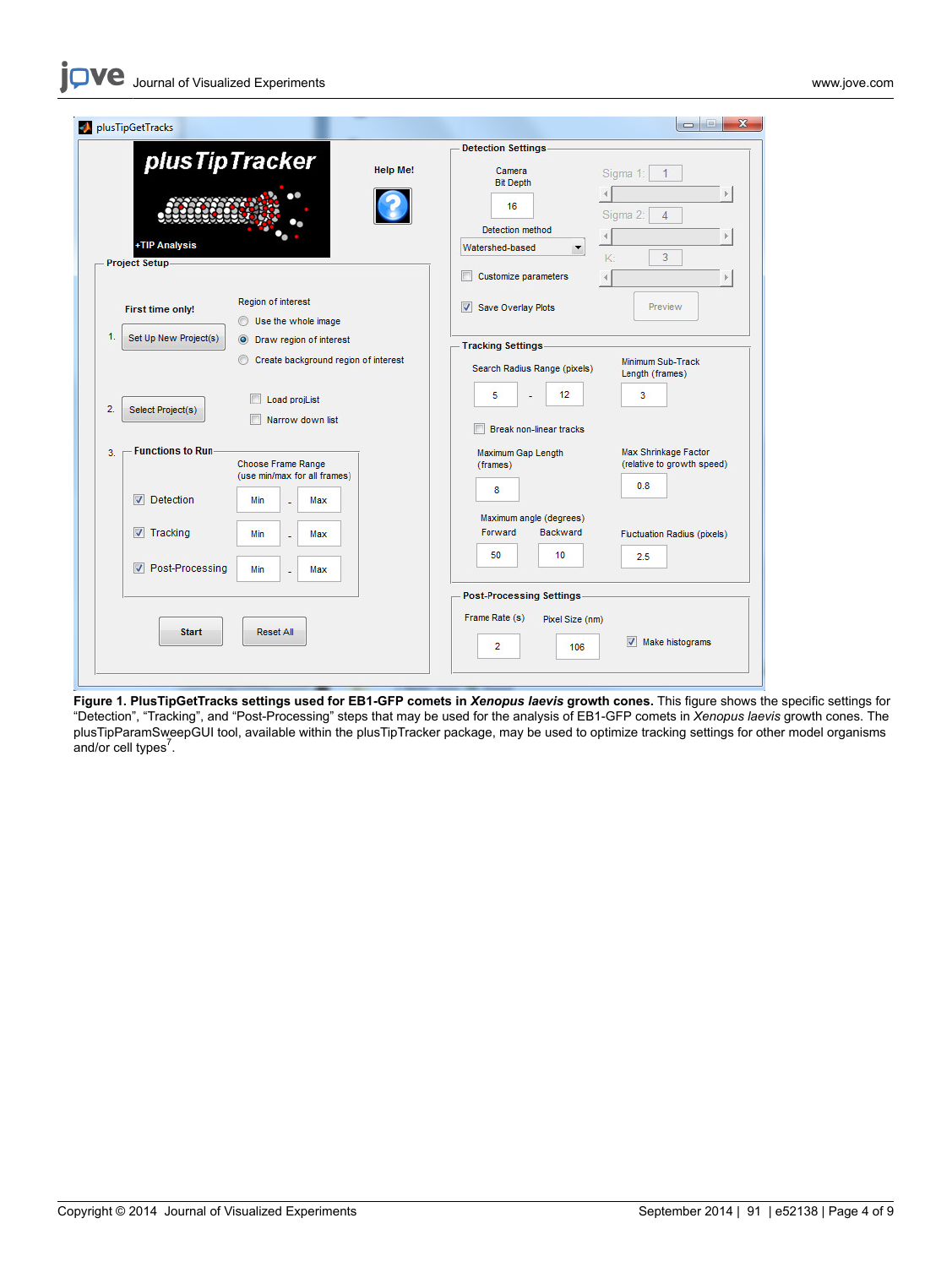| File<br>Page Layout<br>Home<br>Insert<br>Formulas                                                                                    | View<br>Acrobat<br>Data<br>Review |  |  |  |  |  |  |  |  |  |
|--------------------------------------------------------------------------------------------------------------------------------------|-----------------------------------|--|--|--|--|--|--|--|--|--|
| & Cut<br>$\overline{A} \overline{A}$<br>$-11$<br>Calibri                                                                             | ≡≡<br><b>T</b> Wrap Text<br>D) +  |  |  |  |  |  |  |  |  |  |
| la Copy +                                                                                                                            | $\equiv$                          |  |  |  |  |  |  |  |  |  |
| Paste<br>$\mathbb{H}$ $\sim$ $\mathbb{H}$<br>$\mathbf{A}$ - $\mathbf{A}$ -<br>в<br>Ι<br>$\underline{\mathbf{u}}$ -<br>Format Painter | 使相<br>Merge & Center<br>ま 書 理     |  |  |  |  |  |  |  |  |  |
| Clipboard<br>Font<br>局                                                                                                               | Alignment<br>匾                    |  |  |  |  |  |  |  |  |  |
| m<br>$f_x$<br>C1                                                                                                                     |                                   |  |  |  |  |  |  |  |  |  |
| A<br>₫                                                                                                                               | B<br>Ċ<br>D                       |  |  |  |  |  |  |  |  |  |
| medNNdistWithinFrameMic<br>1                                                                                                         | 1.51123                           |  |  |  |  |  |  |  |  |  |
| nGrowths<br>$\overline{2}$                                                                                                           | 22                                |  |  |  |  |  |  |  |  |  |
| growth_speed_median<br>3                                                                                                             | 5.65202                           |  |  |  |  |  |  |  |  |  |
| 4<br>growth speed mean                                                                                                               | 6.43951                           |  |  |  |  |  |  |  |  |  |
| growth_speed_std<br>5                                                                                                                | 2.44565                           |  |  |  |  |  |  |  |  |  |
| growth lifetime median<br>6                                                                                                          | 16                                |  |  |  |  |  |  |  |  |  |
| growth lifetime mean<br>7                                                                                                            | 16.1818                           |  |  |  |  |  |  |  |  |  |
| growth lifetime std<br>8                                                                                                             | 11.6277                           |  |  |  |  |  |  |  |  |  |
| growth_length_median<br>9                                                                                                            | 1.29563                           |  |  |  |  |  |  |  |  |  |
| 10 growth_length_mean                                                                                                                | 1.74266                           |  |  |  |  |  |  |  |  |  |
| 11 growth length_std                                                                                                                 | 1.44463                           |  |  |  |  |  |  |  |  |  |
| 12 nFgaps                                                                                                                            | 0                                 |  |  |  |  |  |  |  |  |  |
| 13<br>fgap_speed_median                                                                                                              | <b>NaN</b>                        |  |  |  |  |  |  |  |  |  |
| 14 fgap_speed_mean                                                                                                                   | <b>NaN</b>                        |  |  |  |  |  |  |  |  |  |
| 15 fgap_speed_std                                                                                                                    | <b>NaN</b>                        |  |  |  |  |  |  |  |  |  |
| 16 fgap_lifetime_median                                                                                                              | <b>NaN</b>                        |  |  |  |  |  |  |  |  |  |
| 17 fgap_lifetime_mean                                                                                                                | <b>NaN</b>                        |  |  |  |  |  |  |  |  |  |
| 18 fgap_lifetime_std                                                                                                                 | <b>NaN</b>                        |  |  |  |  |  |  |  |  |  |
| 19 fgap_length_median                                                                                                                | <b>NaN</b>                        |  |  |  |  |  |  |  |  |  |
| 20 fgap_length_mean                                                                                                                  | <b>NaN</b>                        |  |  |  |  |  |  |  |  |  |
| 21 fgap_length_std                                                                                                                   | <b>NaN</b>                        |  |  |  |  |  |  |  |  |  |
| 22 fgap_freq_time_mean                                                                                                               | <b>NaN</b>                        |  |  |  |  |  |  |  |  |  |
| 23 fgap_freq_length_mean                                                                                                             | <b>NaN</b>                        |  |  |  |  |  |  |  |  |  |
| 24 fgap_freq_time_SE                                                                                                                 | <b>NaN</b>                        |  |  |  |  |  |  |  |  |  |
| 25 fgap_freq_length_SE                                                                                                               | <b>NaN</b>                        |  |  |  |  |  |  |  |  |  |
| 26 GrowthSpeedBeforeFgap_MicPerMin_mean                                                                                              | <b>NaN</b>                        |  |  |  |  |  |  |  |  |  |
| 27 GrowthSpeedBeforeFgap_MicPerMin_SE                                                                                                | <b>NaN</b>                        |  |  |  |  |  |  |  |  |  |
| 28 GrowthLifetimeBeforeFgap_Sec_mean                                                                                                 | <b>NaN</b>                        |  |  |  |  |  |  |  |  |  |
| 29 GrowthLifetimeBeforeFgap Sec SE                                                                                                   | <b>NaN</b>                        |  |  |  |  |  |  |  |  |  |
| 30 GrowthLengthBeforeFgap_Mic_mean                                                                                                   | <b>NaN</b>                        |  |  |  |  |  |  |  |  |  |
| 31 GrowthLengthBeforeFgap_Mic_SE                                                                                                     | <b>NaN</b>                        |  |  |  |  |  |  |  |  |  |
| 32 nBgaps                                                                                                                            | 0                                 |  |  |  |  |  |  |  |  |  |
| 33 bgap_speed_median                                                                                                                 | <b>NaN</b>                        |  |  |  |  |  |  |  |  |  |
| 34 bgap_speed_mean                                                                                                                   | <b>NaN</b>                        |  |  |  |  |  |  |  |  |  |
| 35 bgap_speed_std                                                                                                                    | <b>NaN</b>                        |  |  |  |  |  |  |  |  |  |
| 36 bgap lifetime median                                                                                                              | <b>NaN</b>                        |  |  |  |  |  |  |  |  |  |
| 37 bgap_lifetime_mean                                                                                                                | <b>NaN</b>                        |  |  |  |  |  |  |  |  |  |
| 38 bgap lifetime std                                                                                                                 | <b>NaN</b>                        |  |  |  |  |  |  |  |  |  |
| 39 bgap length median                                                                                                                | <b>NaN</b>                        |  |  |  |  |  |  |  |  |  |
| 40 bgap_length_mean                                                                                                                  | <b>NaN</b>                        |  |  |  |  |  |  |  |  |  |
| 41 bgap_length_std<br>H I H Stats                                                                                                    | <b>NaN</b>                        |  |  |  |  |  |  |  |  |  |
| Ready                                                                                                                                |                                   |  |  |  |  |  |  |  |  |  |

**Figure 2. Screenshot of MT parameters obtained from plusTipGetTracks analysis.** The "meta" folder, created by running plusTipGetTracks, contains information regarding +TIP comet statistics. By dragging the "Stats" file into a spreadsheet application, microtubule dynamics parameters can be examined.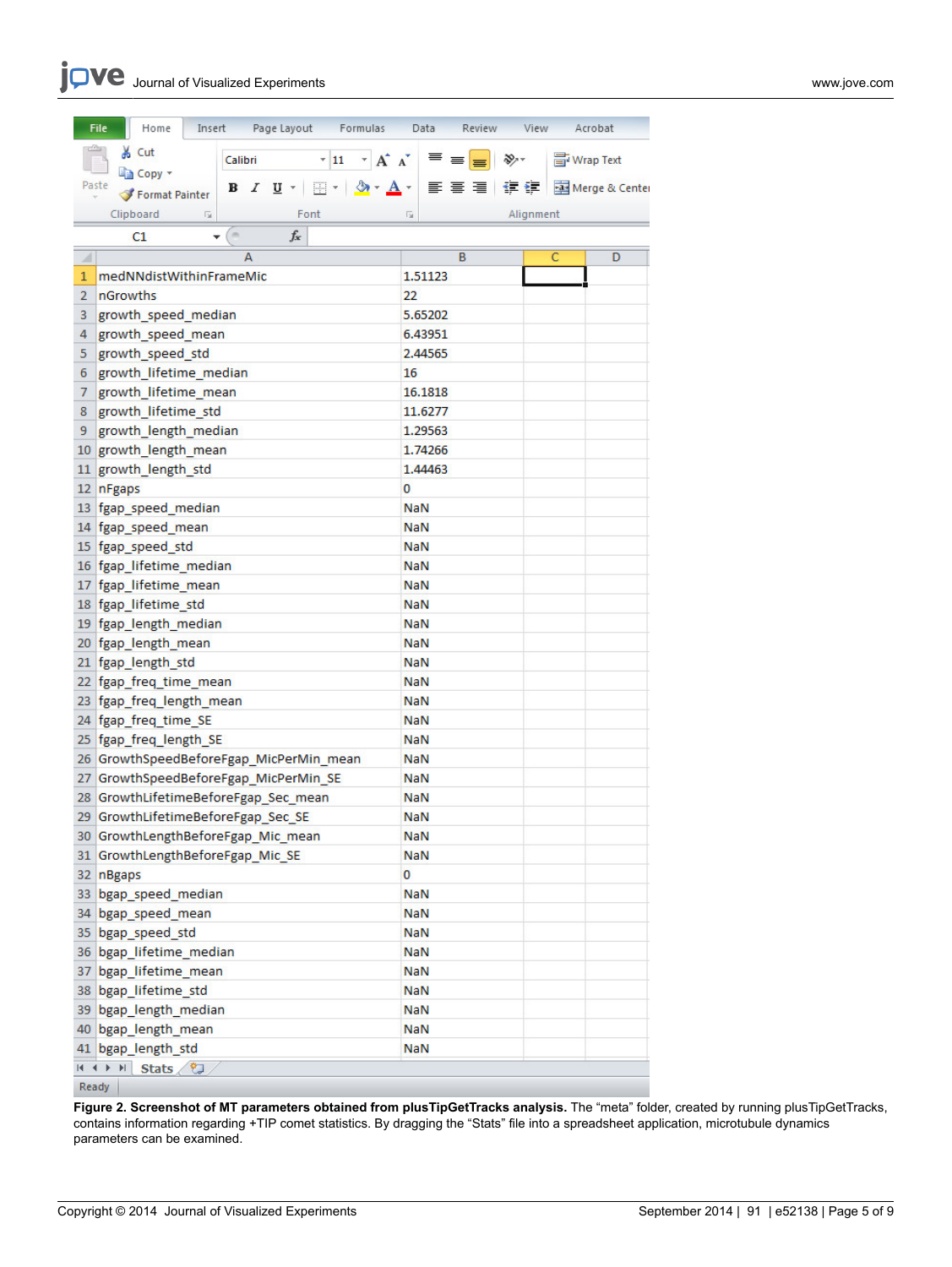

**Figure 3. Screenshot of MT track movie obtained from plusTipSeeTracks analysis.** PlusTipSeeTracks not only allows for microtubule track visualization, but also serves as a verification tool by allowing the user to view the validity of the data acquired from plusTipGetTracks.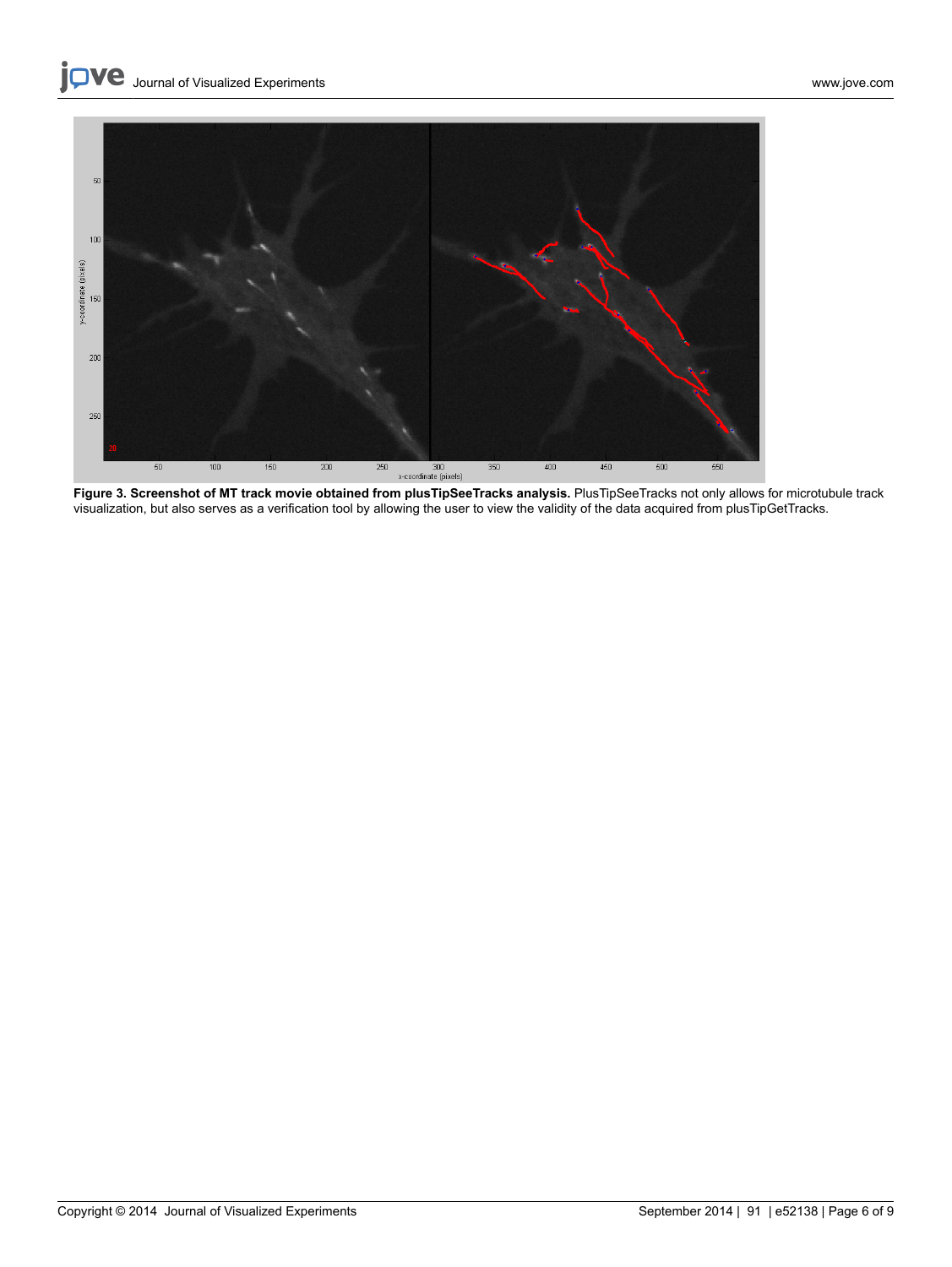| www.jove.com |  |
|--------------|--|
|              |  |

| File<br>Home<br>Insert                         | Page Layout<br>Formulas                                                                                                                          | Data<br>Review                                | View<br>Acrobat  |                   |                 |  |  |  |  |  |  |
|------------------------------------------------|--------------------------------------------------------------------------------------------------------------------------------------------------|-----------------------------------------------|------------------|-------------------|-----------------|--|--|--|--|--|--|
| ж<br>Cut<br>Calibri                            | $\tau$ 11<br>$\overline{A} \overline{A}$                                                                                                         | ≡<br>æ-                                       | <b>Wrap Text</b> | General           |                 |  |  |  |  |  |  |
| <b>Ea</b> Copy ▼                               |                                                                                                                                                  |                                               |                  |                   |                 |  |  |  |  |  |  |
| Paste<br>в<br>$\overline{I}$<br>Format Painter | $\underline{\mathtt{U}}\ \ast\  \ \boxplus\ \ast\  \ \textcolor{red}{\textcircled{\Delta}}\ \ast\ \textcolor{red}{\underline{\mathtt{A}}}\ \ast$ | 生产<br>ま 言<br>壃                                | Merge & Center * | $$ - \frac{9}{6}$ | $\ddot{c}$<br>, |  |  |  |  |  |  |
| Clipboard<br>Γý.                               | Font                                                                                                                                             | Гs.<br>Alignment<br>$\overline{\mathbb{F}_M}$ |                  | Number            |                 |  |  |  |  |  |  |
| (m<br>D <sub>1</sub><br>÷                      | $f_x$                                                                                                                                            |                                               |                  |                   |                 |  |  |  |  |  |  |
| A<br>⊿                                         |                                                                                                                                                  | R                                             | Ċ                | D                 | Ë               |  |  |  |  |  |  |
| $\mathbf{1}$                                   |                                                                                                                                                  | grp control                                   | grp mutant       |                   |                 |  |  |  |  |  |  |
| $\overline{2}$<br>medNNdistWithinFrameMic      |                                                                                                                                                  | 1.09609                                       | 1.33852          |                   |                 |  |  |  |  |  |  |
| 3<br>nGrowths                                  |                                                                                                                                                  | 130                                           | 52               |                   |                 |  |  |  |  |  |  |
| growth speed median<br>4                       |                                                                                                                                                  | 7.61519                                       | 7.06354          |                   |                 |  |  |  |  |  |  |
| growth speed mean<br>5                         |                                                                                                                                                  | 8.66502                                       | 7.5267           |                   |                 |  |  |  |  |  |  |
| growth speed std<br>6                          |                                                                                                                                                  | 5.1866<br>3.6716                              |                  |                   |                 |  |  |  |  |  |  |
| 7<br>growth lifetime median                    |                                                                                                                                                  | 8<br>9                                        |                  |                   |                 |  |  |  |  |  |  |
| 8<br>growth lifetime mean                      |                                                                                                                                                  | 10.0923<br>12.6538                            |                  |                   |                 |  |  |  |  |  |  |
| growth lifetime std<br>9                       |                                                                                                                                                  | 7.78733<br>10.0252                            |                  |                   |                 |  |  |  |  |  |  |
| 10 growth_length_median                        |                                                                                                                                                  | 1.02397<br>1.03707                            |                  |                   |                 |  |  |  |  |  |  |
| growth length mean<br>$11\,$                   |                                                                                                                                                  | 1.45185<br>1.59862                            |                  |                   |                 |  |  |  |  |  |  |
| growth length std<br>12                        |                                                                                                                                                  | 1.29349<br>1.37517                            |                  |                   |                 |  |  |  |  |  |  |
| 13 nFgaps                                      |                                                                                                                                                  | 11                                            | $\mathbf{1}$     |                   |                 |  |  |  |  |  |  |
| 14 fgap_speed_median                           |                                                                                                                                                  | $-0.490645$                                   | 1.58326          |                   |                 |  |  |  |  |  |  |
| 15 fgap_speed_mean                             |                                                                                                                                                  | $-0.931854$                                   | 1.58326          |                   |                 |  |  |  |  |  |  |
| 16 fgap speed std                              |                                                                                                                                                  | 3.20703                                       | $\mathbf 0$      |                   |                 |  |  |  |  |  |  |
| 17 fgap_lifetime_median                        |                                                                                                                                                  | 10                                            | 4                |                   |                 |  |  |  |  |  |  |
| 18 fgap_lifetime_mean                          |                                                                                                                                                  | 10                                            | 4                |                   |                 |  |  |  |  |  |  |
| 19 fgap lifetime std                           |                                                                                                                                                  | 3.2249                                        | 0                |                   |                 |  |  |  |  |  |  |
| 20 fgap_length_median                          |                                                                                                                                                  | $-0.098129$                                   | 0.10555          |                   |                 |  |  |  |  |  |  |
| 21 fgap_length_mean                            |                                                                                                                                                  | $-0.101505$                                   | 0.10555          |                   |                 |  |  |  |  |  |  |
| 22 fgap length std                             |                                                                                                                                                  | 0.521414                                      | $\overline{0}$   |                   |                 |  |  |  |  |  |  |
| 23 GrowthSpeedBeforeFgap_MicPerMin_mean        |                                                                                                                                                  | 9.26559                                       | 10.5611          |                   |                 |  |  |  |  |  |  |
| 24 GrowthSpeedBeforeFgap_MicPerMin_SE          |                                                                                                                                                  | 1.3828                                        | 3.08845          |                   |                 |  |  |  |  |  |  |
| 25 GrowthLifetimeBeforeFgap Sec mean           |                                                                                                                                                  | 11.6                                          | 7                |                   |                 |  |  |  |  |  |  |
| 26 GrowthLifetimeBeforeFgap Sec SE             |                                                                                                                                                  | 1.65846                                       | $\overline{1}$   |                   |                 |  |  |  |  |  |  |
| 27 GrowthLengthBeforeFgap_Mic_mean             |                                                                                                                                                  | 1.82141                                       | 1.18065          |                   |                 |  |  |  |  |  |  |
| 28 GrowthLengthBeforeFgap Mic SE               |                                                                                                                                                  | 0.385802                                      | 0.184301         |                   |                 |  |  |  |  |  |  |
| 29 fgap freq time mean                         |                                                                                                                                                  | 0.121193                                      | 0.145833         |                   |                 |  |  |  |  |  |  |
| 30 fgap freq time SE                           |                                                                                                                                                  | 0.019694                                      | 0.0208333        |                   |                 |  |  |  |  |  |  |
| 31 fgap_freq_length_mean                       |                                                                                                                                                  | 1.03329                                       | 0.868143         |                   |                 |  |  |  |  |  |  |
| 32 fgap_freq_length_SE                         |                                                                                                                                                  | 0.212146                                      | 0.135518         |                   |                 |  |  |  |  |  |  |
| 33 nBgaps                                      |                                                                                                                                                  | 0                                             | $\mathbf{1}$     |                   |                 |  |  |  |  |  |  |
| 34 bgap_speed_median                           |                                                                                                                                                  | <b>NaN</b>                                    | $-0.462832$      |                   |                 |  |  |  |  |  |  |
| 35 bgap_speed_mean                             |                                                                                                                                                  | <b>NaN</b>                                    | $-0.462832$      |                   |                 |  |  |  |  |  |  |
| 36 bgap speed std                              |                                                                                                                                                  | <b>NaN</b>                                    | $\overline{0}$   |                   |                 |  |  |  |  |  |  |
| 37 bgap_lifetime_median                        |                                                                                                                                                  | <b>NaN</b>                                    | 4                |                   |                 |  |  |  |  |  |  |
| 38 bgap lifetime mean                          |                                                                                                                                                  | <b>NaN</b>                                    | 4                |                   |                 |  |  |  |  |  |  |
| 39 bgap lifetime std                           |                                                                                                                                                  | <b>NaN</b>                                    | 0                |                   |                 |  |  |  |  |  |  |
| 40 bgap length median                          |                                                                                                                                                  | <b>NaN</b>                                    | $-0.0308555$     |                   |                 |  |  |  |  |  |  |
| 41 bgap length mean<br>H I H Stats             |                                                                                                                                                  | <b>NaN</b>                                    | $-0.0308555$     |                   |                 |  |  |  |  |  |  |
| Ready                                          |                                                                                                                                                  |                                               |                  |                   |                 |  |  |  |  |  |  |

**Figure 4. Screenshot of MT parameters obtained from plusTipGroupAnalysis.** PlusTipGroupAnalysis offers the user a simple method for comparing groups and individual parameters between within each group by combining multiple individual data sets and generating statistical output, which can be examined in a spreadsheet application.

## **Discussion**

PlusTipTracker provides a straightforward, graphical user interface to quickly and automatically detect virtually all visible EB1-GFP comets in a cell or growth cone, link the comets into tracks, and calculate MT parameters. Other publications have reported the design of similar types of software (for example, Marx *et al.* also utilized quantitative analysis of tagged EB1 dynamics in growth cones<sup>18</sup>). But, this software appears to be unique in its ease of access, as it is freely downloadable from the website of the Danuser Lab, which specializes in designing open-source, turn-key software useful to the cell biological community. While access to MATLAB is required, one does not need to be fully familiar with this computer application in order to utilize the software. However, there are a few points that need to be addressed for ease of use.

First of all, one of the most common issues that arise when using the software and computer application for the first time is related to the file path. If this error occurs (with the prompt "Error using cd – Argument must contain a string. Error in formatPath…"), then the easiest solution is to ensure that the plusTipTracker software, as well as the directory with all of the "images" subdirectories, are both in the same "MATLAB" file path. It is best if these are not in the "Program Files" directory, as it has been suggested that the space in the "Program Files" name may be an issue.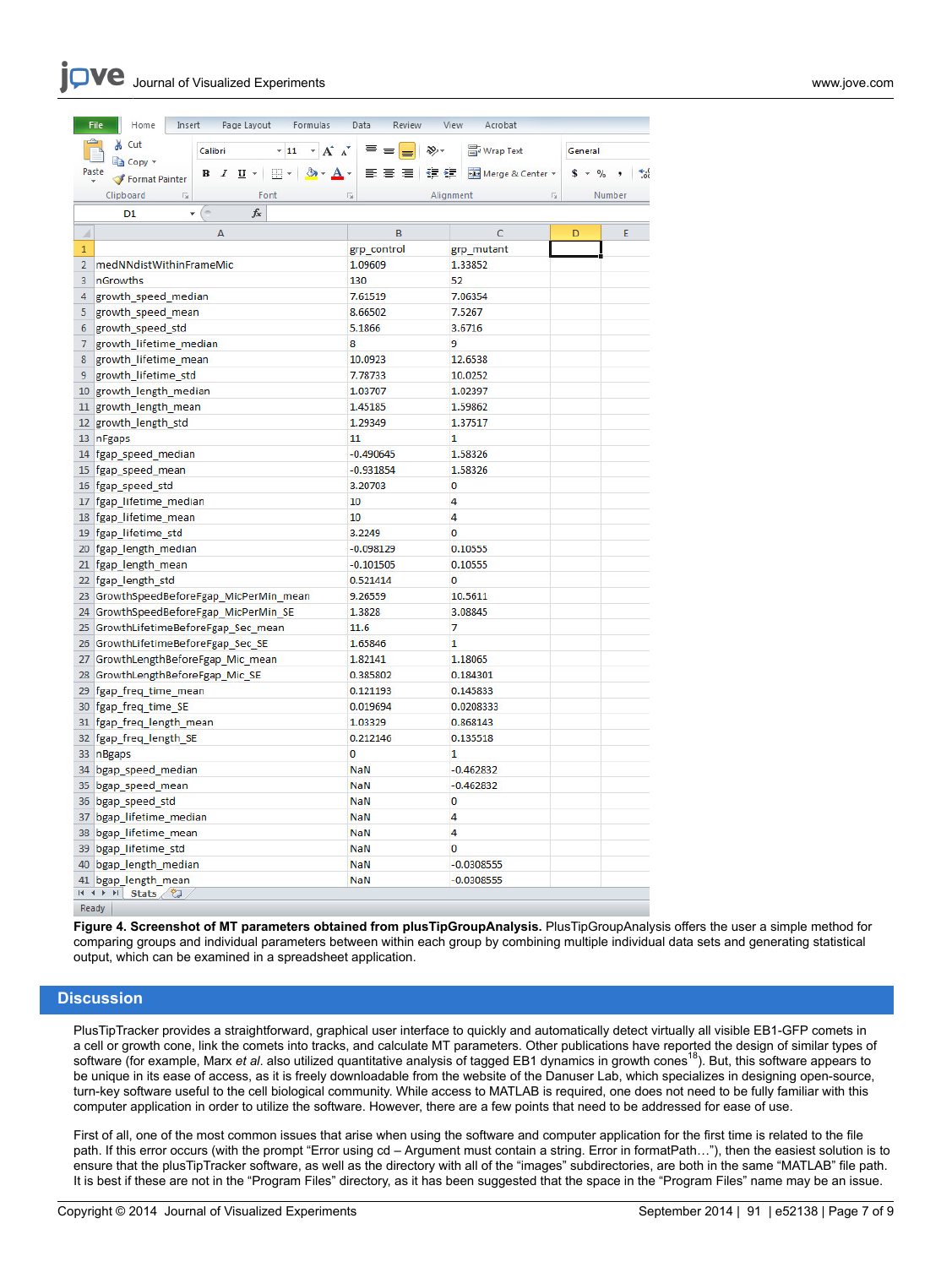Related to this, it is important to note that plusTipTracker saves the file path that was utilized when first computing the plusTipGetTracks analysis, and as such, this file path must be maintained when this data is accessed and employed by another component of the software. The functions plusTipGetTracks, plusTipSeeTracks, and plusTipGroupAnalysis all use the original saved file path, and thus, trying to call those functions for a given movie, after moving the files to another path, will result in an error.

Another common error to occur during analysis is when Tracking fails during the plusTipGetTracks step. This will occur if a frame in the image series contains no detectable comets. This will completely halt the analysis and no post-processing will occur. An easy fix to circumvent this issue and allow the analysis to proceed, is to create a mock comet on the image in an area where it will not be incorrectly linked to any actual tracks. This will not impact the final track parameters, as any comet that does not exist in a minimum number of consecutive frames will be filtered out of the final analysis.

One other issue that may arise is faulty comet detection. This can usually be fixed by improving the region-of-interest selection in step 2.3. It is important to draw the region of interest closely around the cell and not to draw a wider region than is necessary. The software uses this region to determine the background used during comet detection. If comet detection is still sub-optimal with the default settings, the settings can be adjusted in the plusTipGetTracks window (during step 2.7).

After any analysis, it is critical to validate the automated track linkages by eye, using plusTipSeeTracks. Tracking settings may need to be modified to reduce the numbers of false positive or false negative comet linkages. See the original plusTipTracker documentation<sup>4</sup> as well as the Technical Report PDF that accompanies the software download for details on optimizing the settings. The performance of this software compared to hand-tracking has previously been tested in non-neuronal cells<sup>4</sup>. Growth cones pose a slightly different challenge, however, as growth cone MTs exhibit frequent translocations in all directions<sup>17</sup>, in addition to MT growth and shrinkage. One issue that was not found to be a major concern is whether the tightly packed MTs in growth cones pose tracking difficulties<sup>17</sup>. As only a subset of MTs are in the growing phase, with EB1-GFP on the ends, resolving and tracking individual EB1-GFP comets was not problematic. However, it should be noted that these previous studies used *Xenopus laevis* growth cones, which were specifically chosen because of their relatively large growth cone size (approximately 10 microns), compared to other vertebrate growth cones. Using these larger growth cones allows for more accurate EB1-GFP comet analysis.

To assess the utility and accuracy of this software for analyzing EB1-GFP tracks in *Xenopus laevis* growth cones, we compared the experience of using plusTipTracker with hand-tracking of an identical data series (data not shown). The time it took to hand-track EB1-GFP comets in an average growth cone of 39 comet tracks (in a 1 minute time-lapse series, with 2 seconds between each frame) was over two hours, compared to two minutes with the software. The parameters obtained with the two methods were similar for MT growth velocity (7.4 microns per minute for automated tracking versus 7.0 microns per minute for hand-tracking). However, for growth lifetime and length, software analysis leads to significantly shorter tracks (by about half the time and distance). This is due to growth tracks being split by the software if a comet goes in and out of focus over time. While the human eye can easily identify that it is the same comet, the software does not. This issue is not problematic though, if one is using the software in order to compare multiple conditions. Since identical tracking parameters are used for all conditions (and assuming that comets go in and out of focus at the same rate in multiple conditions), then the relative lifetimes and lengths are still quite useful measurements for comparison. As for automated analysis error rates, these depend greatly on the quality of the images. In high signal-tonoise movies, the percent of misjoined or incorrect tracks is in the single digits. Even in lower-quality movies (where individual comets are still clearly visible by eye, but the background noise is greater), the error rates are still low enough (5-15%) that the significant time saved by using the software is worth the costs in error. This is especially the case when analyzing hundreds of growth cones (sixty to eight growth cones per condition were analyzed in a previous study<sup>1</sup>').

It is important to note that this software was designed for detecting +TIP comets that only bind to growing MT ends, such as EB1-GFP. Given that the linkage and tracking algorithms expect that comets only exist on polymerizing MTs, using this software to analyze the dynamics of a fluorescently-tagged +TIP that binds to shrinking MT ends in addition to growing ends will lead to incorrect information regarding calculated MT growth velocities.

One of the unique features of this software compared to other single-particle-tracking software, is that it takes into account known MT behaviors to calculate not only polymerization parameters, but also shrinkage parameters. It does this by linking an EB1-GFP comet that has disappeared with one that has newly formed directly behind it in the same trajectory (this is called a backgap, or bgap track). While this algorithm works well for some cell types, such as HeLa cells<sup>4</sup>, it is a less effective feature when analyzing MT dynamics in growth cones. This is because MT tracks frequently follow each other along the exact same paths in growth cones (often following along F-actin bundles), and so it is usually impossible to tell if bgap linkages are correct. For this reason, it is not recommended to utilize the bgap data outputs in growth cones.

Despite these minor caveats and issues which must be taken into consideration when using plusTipTracker (and most any automated image processing program), this software can be a very useful tool for analyzing thousands of EB1-GFP comets in a relatively short amount of time.

### **Disclosures**

The authors declare that they have no competing financial interests.

### **Acknowledgements**

We thank Dr. Gaudenz Danuser and members of his lab for creating the plusTipTracker software and for helpful discussion regarding using the software, in particular Maria Bagonis and Sebastien Besson. We especially thank the Boston College Media Center for their assistance and support in the creation and editing of the video. We also thank members of the Lowery Lab for useful discussions and constructive criticism, and Abigail Antoine for proof-reading the manuscript. This work was funded by an NIH R00 MH095768 award to LAL.